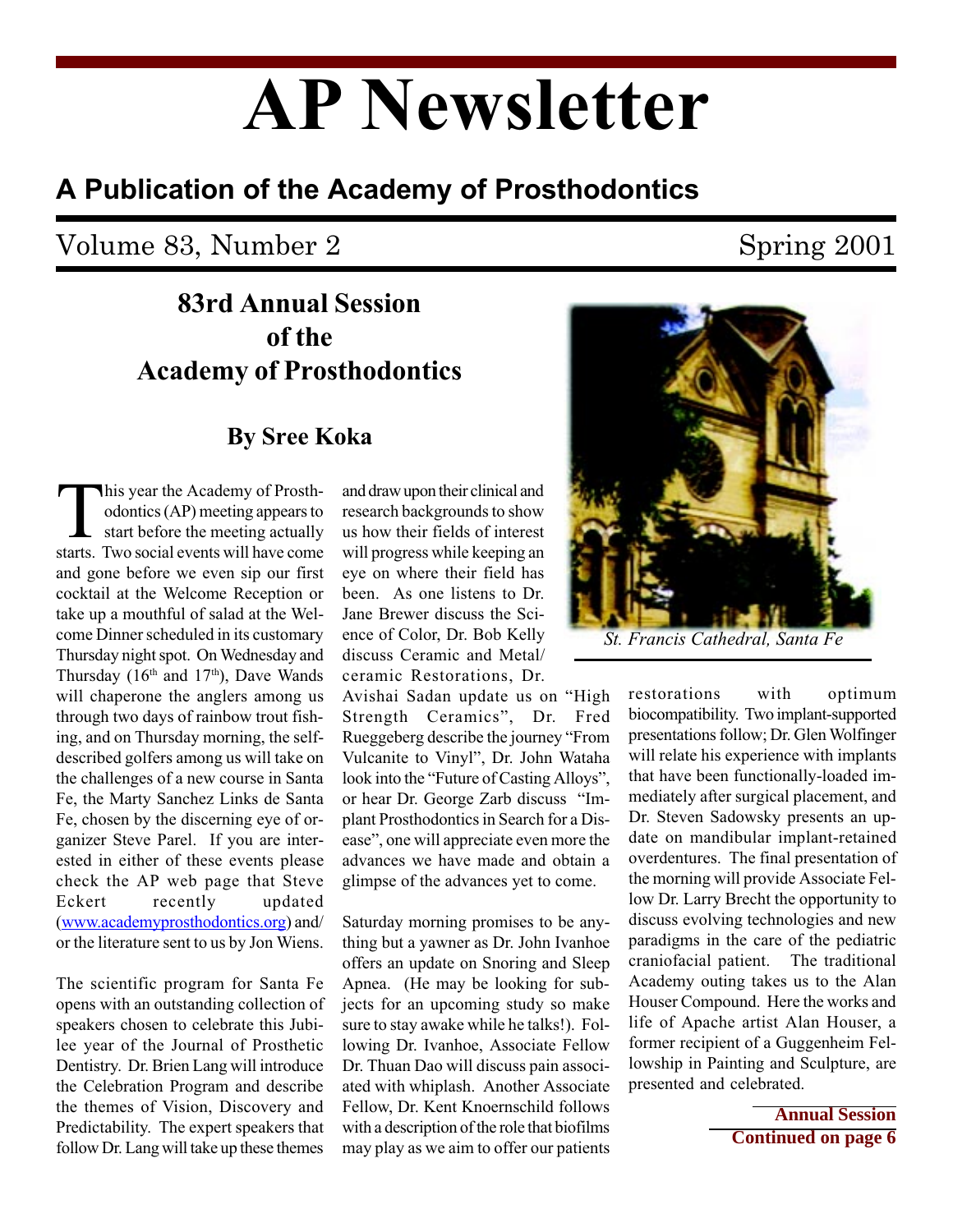# **Perspectives** from the Editor by Steven Eckert

## The Future of Prosthodontics

**M**y, isn't that a pretentious title?<br>This should be a pretty heavy<br>thoughts and remarkable suggestions for This should be a pretty heavy column, filled with deep thoughts and remarkable suggestions for this specialty. I guess that's possible but I have to admit that one never really knows until the piece is written, published and read. For now, we can only hope that there is some cogent thought in the following paragraphs.

First I should probably admit how most of these columns are developed. You see. I'm one of those folks who think in the shower. Ive even been observed writing on the glass door with a bar of soap so that I don't forget the brilliant ideas that just came to me. Quite an image isn't it? Well, living in the land of 10,000 lakes I can probably do some in depth thinking since there is so little worry about draining any of these bodies of water. On the other hand, a move to the desert of Arizona might make the Perspectives section much shorter. Rather than the "Future of Prosthodontics" you might read about that day's breakfast.

Getting back to the topic, I won't pretend to know the next paradigm shift in prosthodontics. Frankly if I could envision the next major development I would probably be working to see it implemented today rather than waiting for it to be rolled out tomorrow. Predicting the future sure has not been my strong point, if it were I would have been shorting stocks for the last year and would now have a house in Hawaii near that group of retired dental implant developers. I venture to guess that even the most visionary among us can only provide general directions for the future but few hard details. So where, you are probably asking, is this discussion going?

You really needn't hold your breath waiting for profound thoughts. My vision of the future is similar to that of many others. The future of this specialty is found in the individuals who will lead it. This doesn't only mean the young prosthodontists of today, although they will certainly contribute, it really describes the folks who have yet to consider prosthodontics as an option. It could be the kid who mows your lawn, the girl scout selling cookies or the neighbor with blue and green spiked hair and earrings placed everywhere but their ears. When it comes to creative, insightful leaders we just don't know which of these young folks will carry the baton.

What we do know however is that the specialty depends upon strong leadership in the future just as it has had in the past. Like in the computer business, if we put good data in it is possible to get good data out but if junk goes in there is no chance to get anything but junk out. The same is true in prosthodontics, the stronger and more prepared our incoming graduate students are, the more information they will absorb and the more capable they will be upon completion of their programs.

Personally I doubt that education standards, increased program lengths and newly mandated areas of study will result in better trained specialists unless these guidelines are somehow linked to highly qualified students beginning training. Getting these folks interested in prosthodontics is the dilemma that we face. The incoming students must be intellectually inquisitive, hard working and demanding of themselves. They probably will not be the easiest to teach because the favorable characteristics don't always lend themselves to an easy going, non-confrontational personality.

As clinicians, researchers and educators we must be prepared to respond to the challenges of working with folks who have been exposed to more material than we were. It means that the future for us is one of ongoing scrutiny of our techniques, study of new subjects and a willingness to change when change is needed. So as we pass the baton let's remember that it is this constant progression from generation to generation that keeps the profession going. Despite the contributions made to prosthodontics by members of this Academy, perhaps our greatest contribution will be found in the people that we encourage joining it in the future.

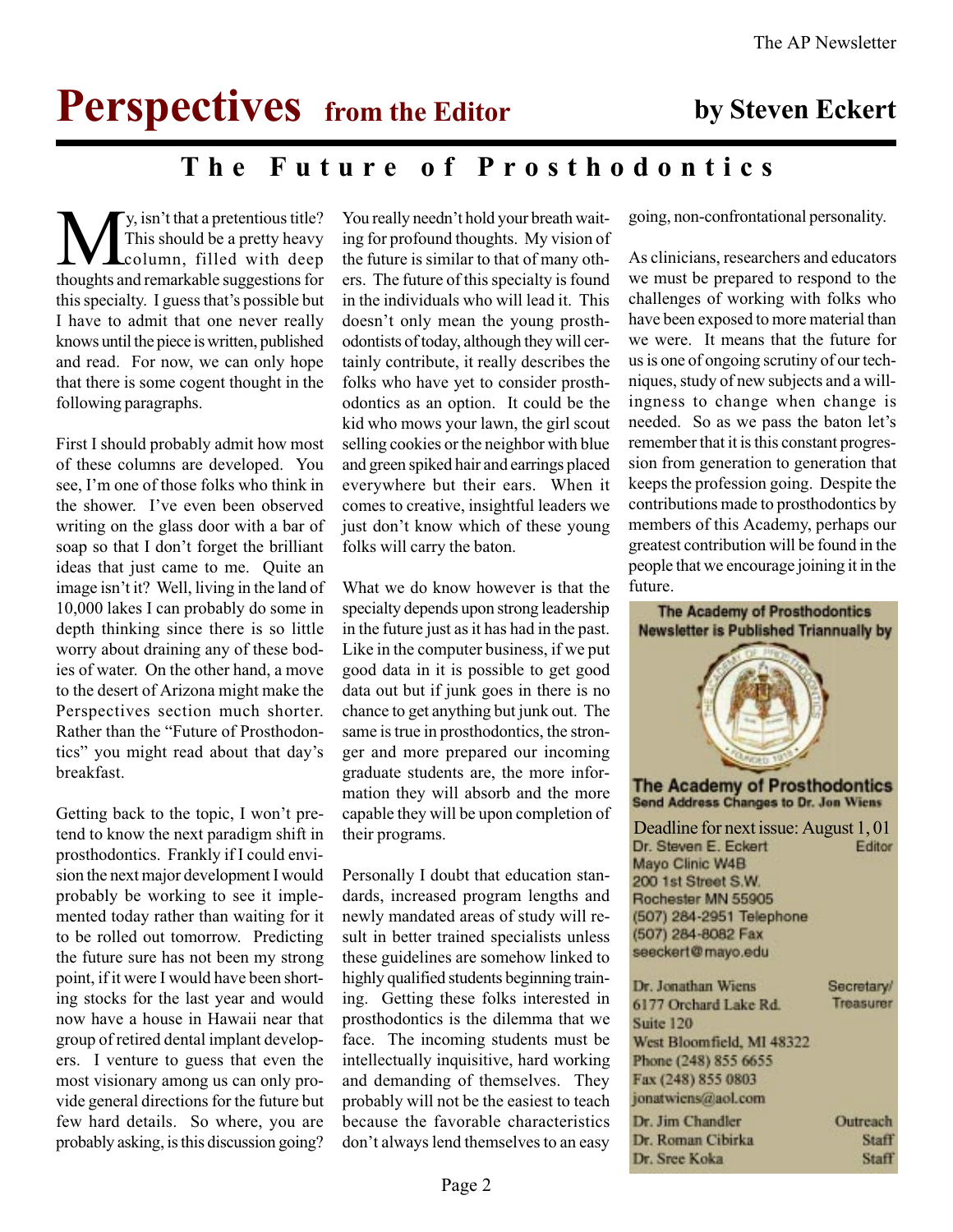# Secretary Treasurers Notes by Jon Wiens

### Planning for Santa Fe

On my way to Santa Fe! I would<br>like to thank everyone for their<br>the Secretary-Treasurer responsibilities. like to thank everyone for their patience as we have transitioned By now everyone should have received his or her registration information. Please contact me immediately if you haven't. Enclosed with the registration information was your quick reference Roster with the most recent updates received at the time of printing. Also, enclosed were the Minutes from last year's Annual Business Meeting in Quebec. One of the motions of interest was that the Fellowship resolved to reinstate the mandatory attendance requirement for Active and Associate Fellows with consideration for written excuses subject to the approval by the Executive Council. Please contact the Secretary by letter if external events will prevent your attendance in Santa Fe. The Local Arrangement Committee and the Secretary-Treasurer have received several inquiries about Santa Fe and we have collected information that will be important to make your adventure a pleasurable one.

#### IMPORTANT FACTS ABOUT SANTA FE

At 7000 feet, Santa Fe is even higher than "The Mile High City" of Denver. Please allow yourself time to adjust to the altitude. We suggest refraining from strenuous exercise until you have had time to adjust. Be aware of the altitude and if you have any questions, consult your physician about precautions. Because you are closer to the sun you can easily become sun burnt, so please make sure to use sunscreen during your visit. Drink a lot of water, as it is dry year round. Also, you may wish to use body lotion and moisturizers, and especially a lip protector of some kind. In May, during the day, Santa Fe temperatures are typically in the high 70's, while the evening temperatures can be in the low 60 degree Fahrenheit range. Please be sure to bring a variety of clothing and plan on dressing in layers so you will not be caught off guard by sudden changes in the weather for outdoor events.

#### GETTING TO SANTA FE

The best flight destination is Albuquerque, New Mexico, which is served by the major airlines and is only 60-90 minute drive from Santa Fe. President Landesman has directed that we will have an AP Hostess on Thursday in the Albuquerque Airport to greet your arrival. Look for the courtesy booth and the AP Hostess as you pass through the baggage claim area, as they will direct you to the transportation area. There are shuttle coaches, limousines, or car rentals that can be arranged for your convenience in advance of your arrival. You can also reach Santa Fe directly from other adjacent cities, such as Denver, via United Express and America West Express commuter flights (18 passenger turboprops). At the Santa Fe Municipal Airport there is ground transportation directly to the hotel on the Road Runner or Express Shuttle (20 minutes). Once you are in Santa Fe there are many attractions in town to keep you busy. If you decide to rent a car it is highly recommended that you reserve a vehicle prior to your arrival due to the high demand by tourists. There is adequate hotel and public parking in town. A car is necessary if you want to explore the greater Santa Fe area.

> DAY-BY-DAY EVENTS IN SANTA FE

derful opportunity for pre-meeting fun at fabulous resorts in the area. Fellows Dave Wands and Stephen Parel have arranged guided fly tours on the San Juan River and tee-off times at the Marty Sanchez Golf Course. A contribution by the Secretary-Treasurer will be made to the AP Foundation for the angler who catches the most and/or biggest fish and for the duffer with the lowest score and/ or "closest to the pin" tee shot, as judged by Dave and Steve respectfully. The "empty hook" angler and/or the golfer with the highest score will receive complimentary lessons. For the early birds, we have arranged for 12 people to visit the home of Georgia O'Keefe on Thursday morning. There is also a Georgia O'Keefe Museum in town. President

Golfers and fly fishermen have a won-

#### **Continued on page 4**

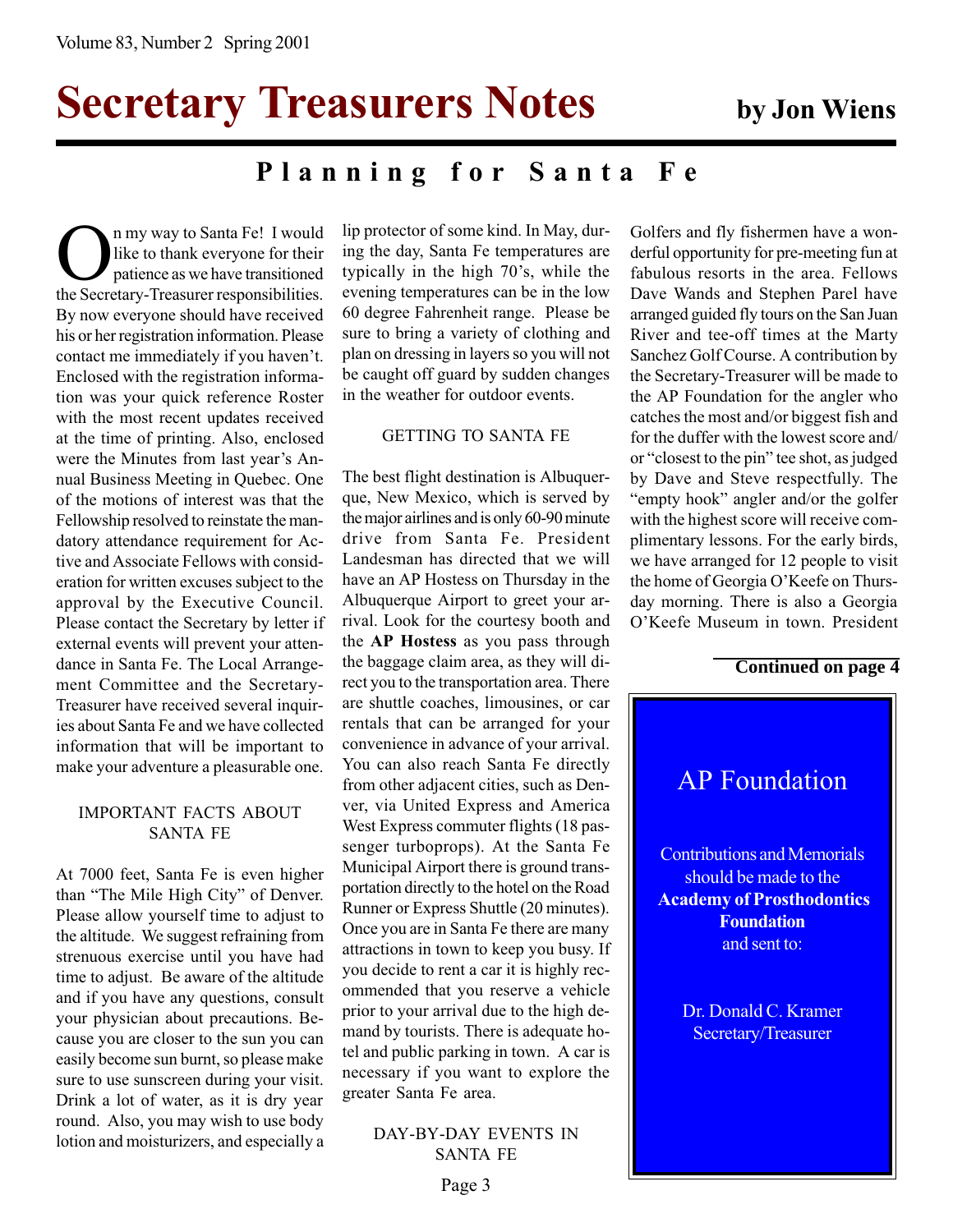### **Secretary Treasurer Notes Continued from page 3**

Howard and Lynne Landesman will host us to a Welcome Reception featuring the sounds and sights of Flamenco and the acclaimed return of the pictorial Academy journey with a ten-year review of the "Barrack - Marchack Slide Extravaganzas.

Scientific Program Chair Gary Rogoff has put together a star-studded program, including an all day 50 year celebration for the Journal of Prosthetic Dentistry. The Friday Jubilee Celebration will include a luncheon that will be cosponsored by Straumann, USA. Registrants will receive a keepsake memento at the luncheon. As a result of the all day program on Friday the First Business Meeting is scheduled for Saturday afternoon.

For the spouses and significant others, your Local Arrangements Committee have something planned for everyone. The Spouse/ Guest Hospitality room will be located in the Old House Restaurant in the Eldorado Hotel. Friday, when the scientific session is in progress, the morning begins with a two-hour lecture on the "ins and outs" of Santa Fe. Departure follows to the Bandelier

Monument to visit the cliff dwellings and a quick return back for time to explore Santa Fe. In the afternoon, you may want to take an art lesson held by Joan Schoenfeld at the Audubon Center or at another off site location. All supplies will

be provided and you will be able to take your work home with you. There are no scheduled events for Friday night (open night). Check with the Concierge for dinner reservations so that you will not be disappointed as the local restaurants become very busy on weekends. Saturday morning, the Santa Fe Cooking School will offer a class on Contemporary Santa Fe Cooking #1. Enjoy a fabulous meal



Santa Fe Gallery

that you will prepare under the direction the Chefs of Santa Fe. Please understand that some of the side-events are limited in capacity. Early registration is strongly encouraged. We will do our best to accommodate everyone.

On Saturday afternoon, the buses will take us to the Alan Houser Sculpture Garden. This multimedia local Indian Artist is world renown for his massive bronze sculptures. We will visit the private compound for a tour of the foundry, the desert garden and all of its sculptures, museum, and a step by step demonstration of how the sculptures are fabricated from the wax to investment in

> cristobalite, to casting and welding. We will have a pouring demonstration as part of the tour. The Eldorado Hotel will cater dinner on the range. Western and layered attire would be appropriate for the local Native American entertainment and an outdoor event.

> The President's Reception, a black-tie affair, is scheduled to begin on the rooftop courtyard on Sunday evening. We will then traverse to the Anasazi Ballroom for the Installation Banquet with dancing and music by the Little Big Band. The Scientific Program concludes at Noon Monday with the Annual Business Meeting immediately following.

While all event details have been finalized, remember to check for any time and location changes that will be listed in the final Program Book, which you will receive when you arrive at the hotel. Visit our Academy website at

www.academyprosthodontics.org or the Santa Fe website at www.santafe.org for additional information about events and local attractions. If you have any questions do not hesitate to contact me, see you there!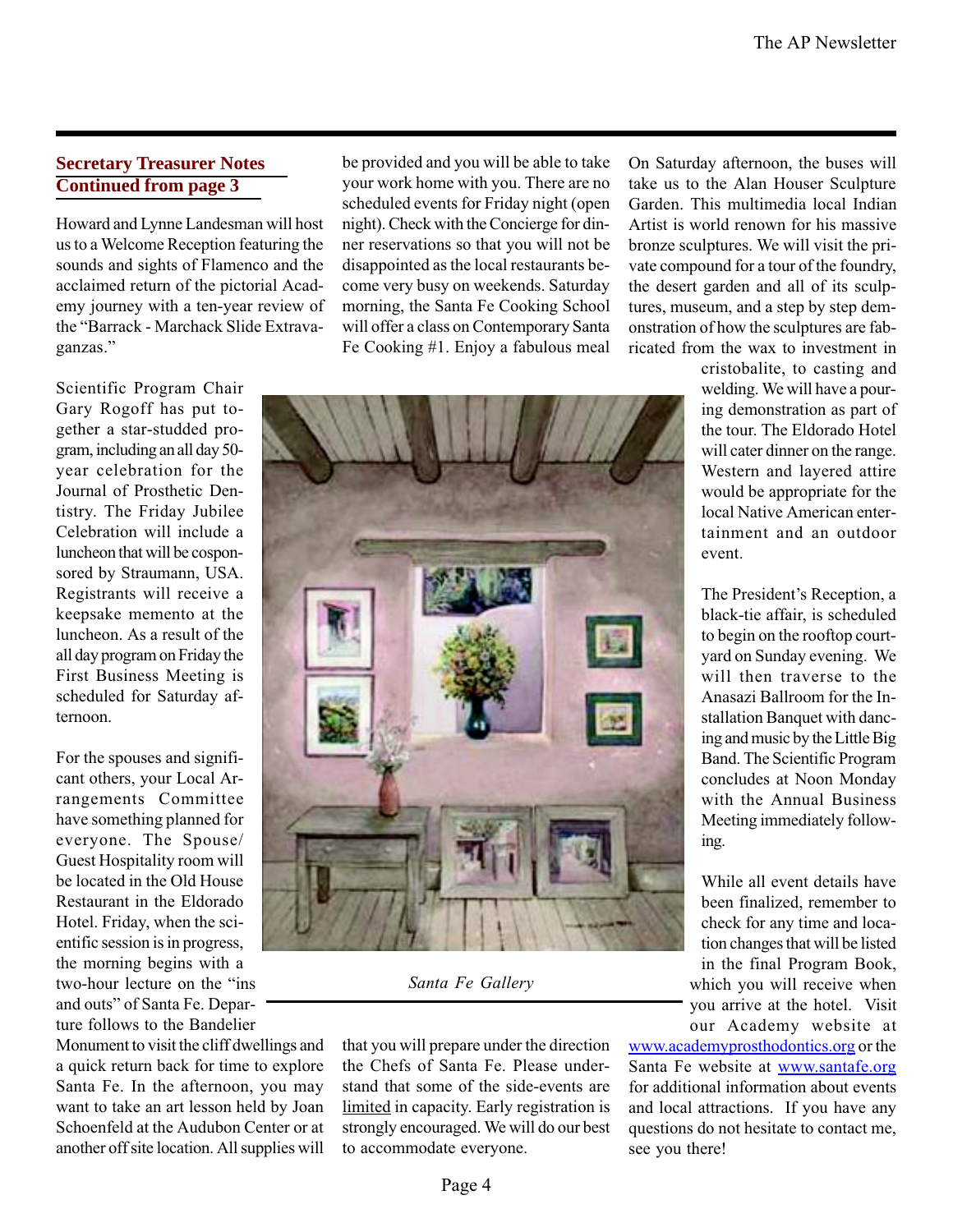# Rainbow Trout Fishing by Dave Wands

New Mexico's beautiful<br>San Juan river, south of<br>Durango, CO flows<br>through high desert terrain framed San Juan river, south of Durango, CO flows through high desert terrain framed by cottonwoods, willows, and is surrounded by tamarisk thickets, covered hills dotted with sagebrush and juniper. Deep pools and runs, tailwaters with riffles braided around small islands, and wide flats, provide the wading fly fisherman a world-class experience. The river resembles a clear spring

creek with the prolific populations of aquatic insects. However, the formidable currents and sandstone ledges slippery with algae, sometimes make wading treacherous. The most productive stretch is 3.75 miles immediately downstream from the Navajo Dam, with an estimated 8,000 trout per mile. The selective omnivorous feeding trophy rainbows averaging 3-4 pounds, inhabiting 42-46 degree water, grow about 6 inches a year. Primarily a "nymph" river, the



San Juan offers spectacular mid-afternoon dry fly fishing.

A McKinzie river drift boat guided day or half-day float trip will maximize your fishing experience, although float tubes and wading are popular below the dam. Guides recommend a 5 or 6 weight 9' fly rod with a floating line and 12-14 leaders with 5X to 7X tippets, and use a unique three fly dropper technic with a strike indicator fishing the channels and feeding lanes with size 18-24 midge larva and pupa imitations. The San Juan is primarily a catch and release fishery, barbless hooks required, although one fish over 20" may be kept.

The San Juan River is one of the three best tailwater fisheries in the West and May is an excellent month to maximize catching these trophy rainbow trout. Contact Dave Wands 360-352-2688 or E-

mail DaveWands@home.com for additional information after visiting Soaring Eagle Outfitters web site sanjuanflyfishing.com who will host our group providing first class lodging, meals and guide service. Reservations can be made now with Janet Zachry 1- 800-866-2719. This fly fishing trip will be a fondly remembered wonderful experience for those who have never been trout fishing or the very experienced angler alike.

| AP<br>2001       | <b>WEDNESDAY</b><br>$M_{AV}$ 16      | <b>THURSDAY</b><br>$M_{AV}$ 17                       | <b>FRIDAY</b><br><b>MAY 18</b>                                                                                 | <b>SATURDAY</b><br><b>MAY 19</b>        | <b>SUNDAY</b><br>$M_{AY}$ 20                                   | <b>MONDAY</b><br>$M_{AY}$ 21                       |
|------------------|--------------------------------------|------------------------------------------------------|----------------------------------------------------------------------------------------------------------------|-----------------------------------------|----------------------------------------------------------------|----------------------------------------------------|
| <b>MORNING</b>   |                                      | <b>TROUT FISHING</b>                                 | <b>GET</b><br><b>ACQUAINTED</b><br><b>BREAKFAST</b>                                                            | <b>NEW FELLOWS</b><br><b>BREAKFAST</b>  | <b>SCIENTIFIC</b><br><b>SESSION</b>                            | <b>SCIENTIFIC</b><br><b>SESSION</b>                |
|                  |                                      |                                                      | <b>BANDELIER</b><br><b>NATIONAL</b>                                                                            | <b>SCIENTIFIC</b><br><b>SESSION</b>     |                                                                |                                                    |
| <b>AFTERNOON</b> | <b>RAINBOW</b><br><b>TROUT</b>       | <b>GOLF AT</b><br><b>MARTY</b>                       | <b>MONUMENT</b><br><b>TOUR</b><br><b>SCIENTIFIC</b><br><b>SESSION</b><br><b>JPD JUBILEE</b><br><b>LUNCHEON</b> | <b>MEMBERS</b><br><b>BUISNESS</b>       | <b>ASSOCIATE AND</b><br><b>LIFE FELLOWS</b><br><b>LUNCHEON</b> |                                                    |
|                  | <b>FISHING</b><br><b>SAN JUAN</b>    | <b>SANCHEZ</b><br><b>LINKS DE</b><br><b>SANTA FE</b> |                                                                                                                | <b>LUNCHEON</b><br><b>SANTA FE</b>      |                                                                | <b>ANNUAL</b><br><b>BUSINESS</b><br><b>MEETING</b> |
|                  | <b>RIVER</b><br><b>SOARING EAGLE</b> | <b>GEORGIA</b><br><b>O'KEEFE HOME</b>                |                                                                                                                | <b>COOKING</b><br><b>SCHOOL</b>         |                                                                |                                                    |
|                  | <b>LODGE</b>                         | <b>TOUR</b>                                          |                                                                                                                | <b>FIRST BUSINESS</b><br><b>MEETING</b> |                                                                |                                                    |
| <b>EVENING</b>   |                                      | <b>WELCOME</b>                                       |                                                                                                                | <b>ALAN HOUSER</b><br><b>FOUNDATION</b> | <b>PRESIDENT'S</b><br><b>RECEPTION</b>                         |                                                    |
|                  |                                      | <b>RECEPTION AND</b><br><b>DINNER</b>                |                                                                                                                | <b>COMPOUND</b><br><b>SOCIAL OUTING</b> | <b>INSTALLATION</b><br><b>BANQUET</b>                          |                                                    |

### A Glimpse at the 83rd Annual Session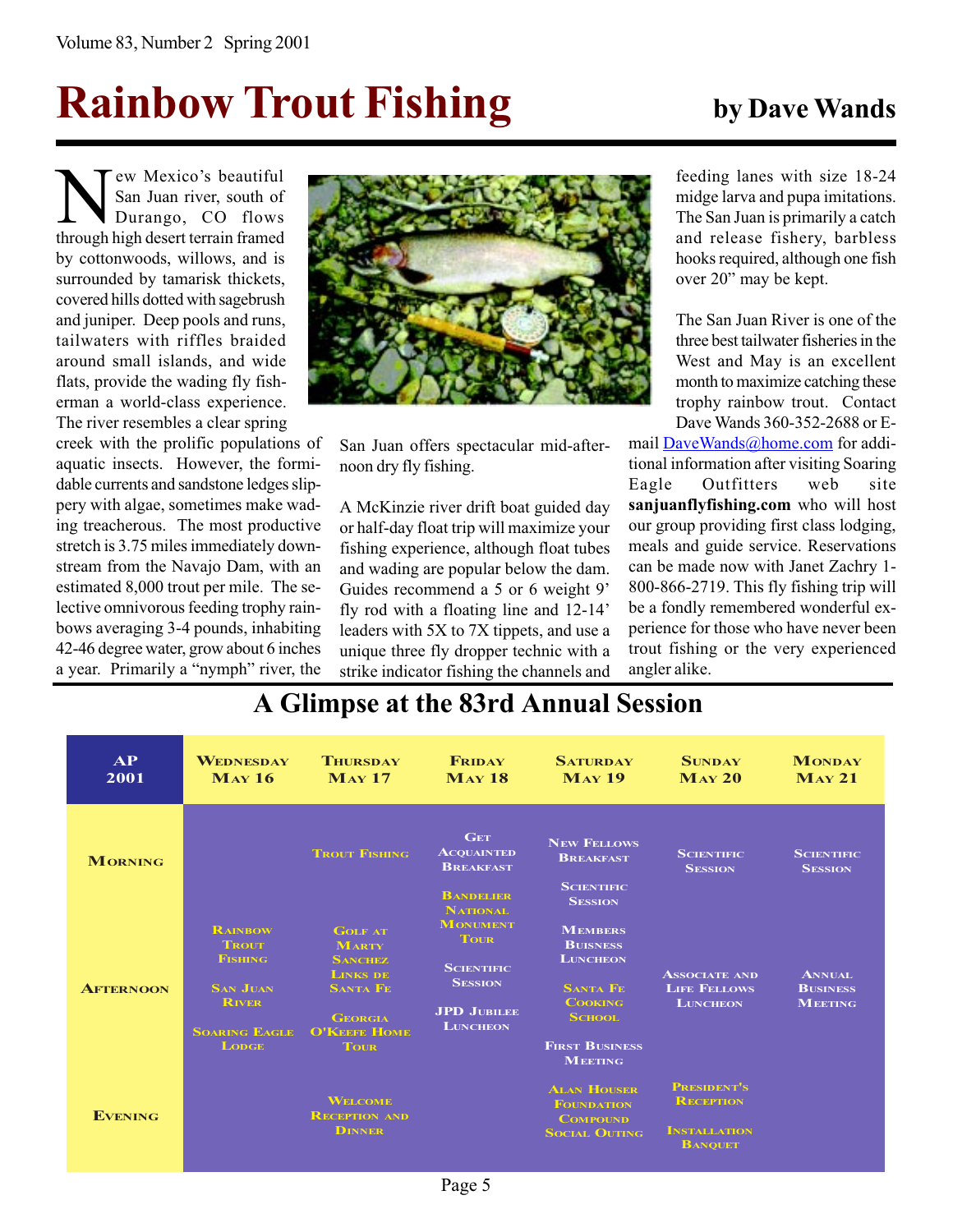#### **Lou Blatterfein Continued from page 8**

and past president of the Greater NY Academy of Prosthodontics.

Lou's greatest honor was being named a Section Editor of The Journal of Prosthetic Dentistry when Judson Hickey took over as Editor. He remained in that job for 17 years, where his ability to critic and edit gained him international acclaim.

He is proud that he is now a giver. Lou is philanthropically oriented, making annual contributions to nonsectarian and selective religious organizations. In 1985 his gift of \$250,000 created the Dr. Louis Blatterfein Center for preclinical Sciences at NYU and in 1996 NYU named the Dr. Louis Blatterfein Department of Prosthodontics in recognition of his gift of \$500,000.

### **Annual Session Continued from page 1**

Day Four of our 83rd meeting continues the ongoing "Evidence-Based Dentistry" themes initiated at previous meetings. This morning's program has been tailored to meet responses obtained from those surveyed after last year's EBD program and as such we will hear Dr. Dennis Johnston discuss the challenges of "Calibration", and Dr. Clark Stanford offer an overview of "Statistics". Speaking of which, what's the probability that the President's Reception and Installation Banquet will once again prove how tuxedos and fine dresses really can make us look even more handsome (boys) and beautiful (girls) than we really are? Of course, the boys Glen McGivney, Steve Parel, Ron Jarvis and Ted Riley did manage to look beautiful in their fine dresses at last year's outing too.

His interests revolved around spectator sports (he was a frequent attendee at all the major sporting events in the New York area) and travel. He has been to 2/3 of the states in the US and to 22 countries worldwide, some numerous times.

He was always interested in dancing and had taken lessons in American and Latin Dancing. A frequent attendee at ballrooms, nightclubs and discos, he met and began seeing a famous Cuban dancer who helped him refine all the Latin dances. She gave him the incentive to bring his skills to a very high level. With Lou's natural rhythm they became an excellent dance team and traveled together all over the Caribbean. It was off to Argentina to learn the Tango, Brazil the Samba and the Dominican Republic for the Meringue. This travel provided contact with international professional dancers and dance instructors. A frequent visitor to pre-Castro Cuba, he has fond memories of being in Havana which had an orchestra playing at the airport. Lou's love of dance had him and his companion doing a mean Tango while they waited for their plane. People there, as well as in the numerous places he danced, though he was an instructor and tried to hire him to give lessons. Their 25 year relationship was ended by her death, but Lou never lost the dance bug. His ability to lead, improvise steps and "take what the music gives" made him a highlight at Academy dinner dances.

Lou has always been a bundle of energy. He doesn't know where he got it from, but he still has it. He still loves to put on the music and dance. Please join with me in saluting my friend and colleague, Louis Blatterfein.



Santa Fe Fiesta

The final session holds a potpourri of topics: in vitro, clinical, and "perspectives" will be presented. Dr. Donna Hecker will describe the deformation that occurs

at the implant-abutment interface under load, Dr. Tom Barco will discuss the use of "Onplants", and Dr. Jeffrey Rubenstein will update us on advances in the field of maxillofacial prosthetics. Following on, complications and failures associated with fixed prosthodontic restorations will be presented by Active Fellow Dr. Charles Goodacre before Life Fellow Dr. David Wands offers his perspective on the Academy of Prosthodontics. The scientific session of the 83rd meeting closes with a topic close to the heart of each of us, specifically the decline in applications (particularly those from outstanding students) to prosthodontic residency programs. Active Fellows Dr. Gary Goldstein and Dr. David Felton will employ their present or past experiences as Directors of Residency Programs to discuss the potentially somber future of prosthodontics.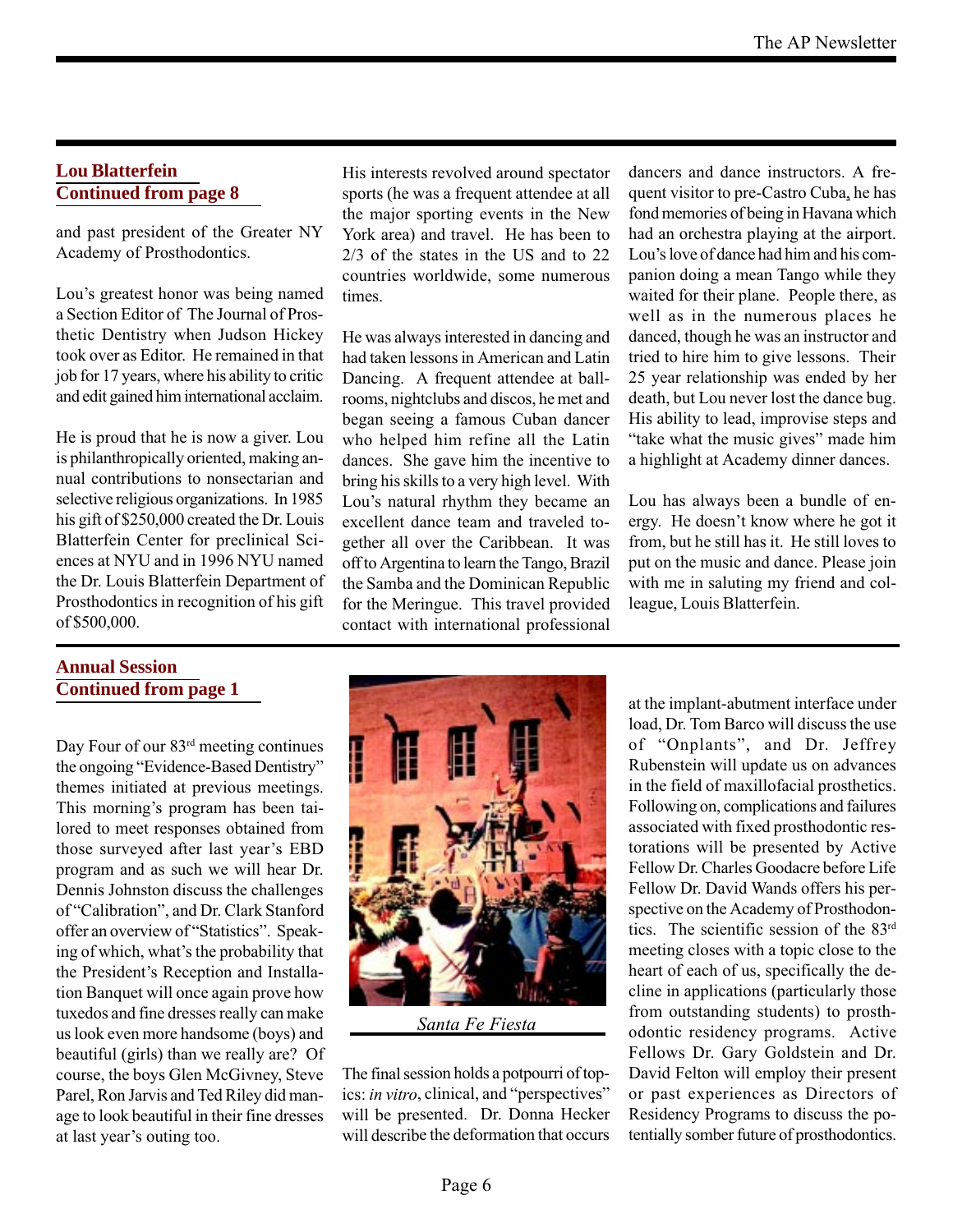# Outreach by Jim Chandler

# Outreach Project in Montezuma Creek, Arizona Navaho Indian Facility

There are five hundred and fifty<br>officially recognized Native<br>American tribes in 35 states.<br>Only 400 Indian Health Service dentists officially recognized Native American tribes in 35 states. Only 400 Indian Health Service dentists serve the 1.5 million tribal members. Because of this imbalance, the Academy of Prosthodontics began a relationship with the Indian Health Service to provide prosthodontic care to under-

eral hundred thousand dollars in benefits to the Indian Health Service.

In July 2000 an Academy group of dental technicians and students led by Drs. Jim DeBoer, John Agar, and Eric Rasmussen treated Navaho patients in Montezuma Creek, Arizona. Humans have lived in the Four Corners area for



John Agar, Jerry Andres, Eric Rasmussen and Jim DeBoer at AP Outreach

served Native Americans. Since 1993, the Academy Outreach Program has treated patients in Oklahoma, Montana, Arizona, Alaska and Utah providing sevover 10,000 years and it is now the Navaho homeland. The Montezuma Creek Health Care facility is a regional medical center with a dental clinic but no den-

tist. Dr. Agar said that most of the Indians from this remote area do not speak English and needed dental care badly. The Navaho tribe suffers from a high incidence of diabetes and associated periodontal disease. The facility provided an interpreter and Dr. Agar said that while the patients initially seemed unsure, they quickly warmed to the Academy group to the point where twenty two patients were treated with thirty three-units of prosthetic restorations.

The daily contact with the Navaho people was as fulfilling as the care given. While watching the prosthodontists at work, the 17-year-old daughter of a staff member decided that "she wanted to be a dentist". Another young woman who is a graphics major in college said that the denture construction process showed how art can be combined with health care to help people".

This year's outreach effort was assisted by the donated services of a commercial dental lab. And, as always, the assistance of the Indian Health Service was invaluable.

Academy Outreach Programs are a rewarding experience for the participants, the Academy and for the patients. The opportunity for service, challenge, camaraderie and learning is an inviting combination. If you are interested in participating at an Academy Outreach site in 2001, please contact the Outreach Committee chairman, Eric Rassmusen.